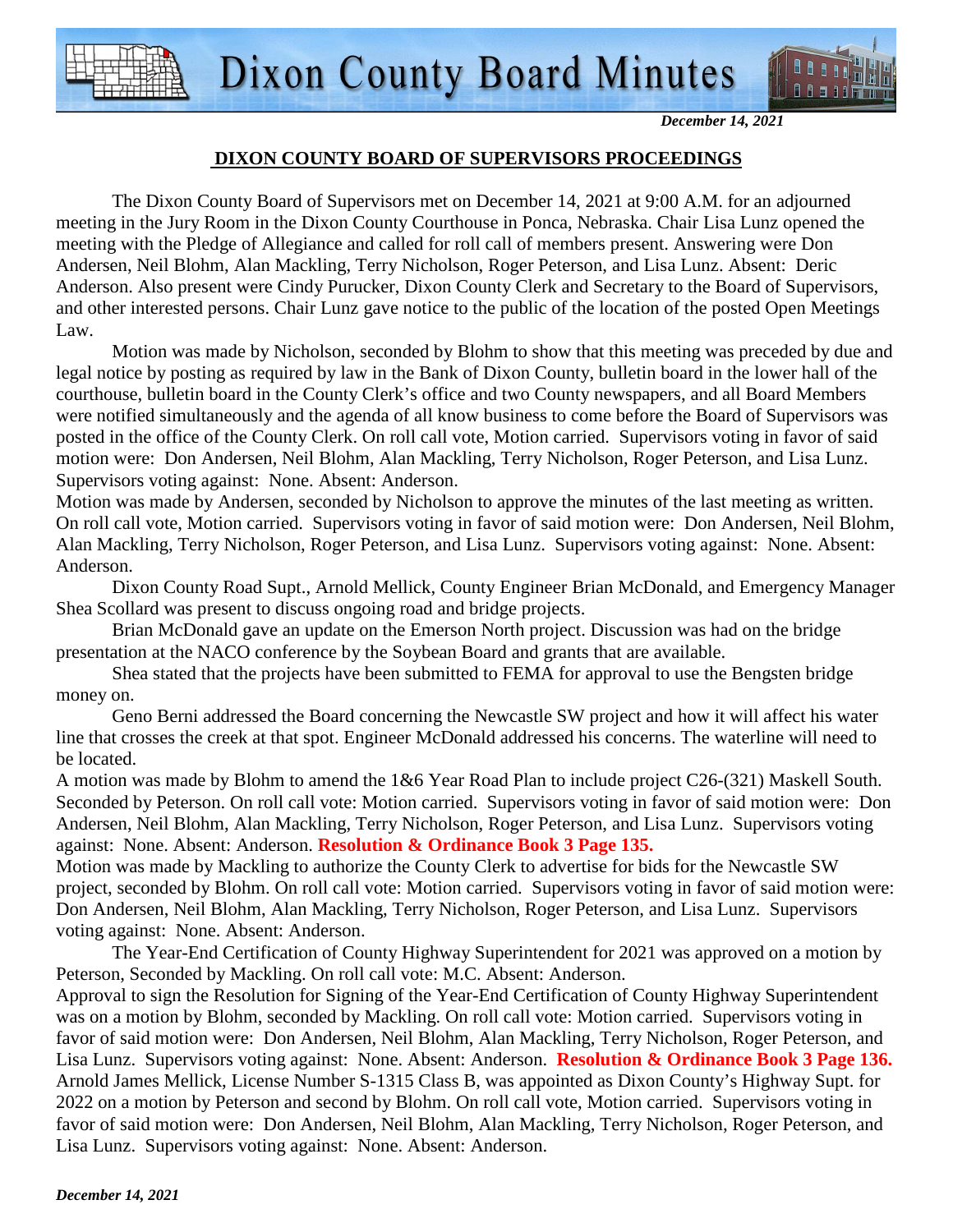

*December 14, 2021* 

The Board discussed the Driveway Policy that was adopted in 2011. It was decided to update the policy and extend the culverts to 40' for driveways and field entrances. The resolution will be on the January agenda to approve. Motion was made by Mackling, seconded by Peterson. On roll call vote: Motion carried. Supervisors voting in favor of said motion were: Don Andersen, Neil Blohm, Alan Mackling, Terry Nicholson, Roger Peterson, and Lisa Lunz. Supervisors voting against: None. Absent: Anderson.

Roger Peterson stated that Nick Verzani has requested a culvert replacement between his driveways crossing to the township road to the north. He stated that Verzani's have the culvert and will install it at no cost to the county under the Interlocal Agreement they have for road maintenance.

Motion was made by Peterson, seconded by Nicholson to advertise for a road worker for the north shed. On roll call vote: Motion carried. Supervisors voting in favor of said motion were: Don Andersen, Neil Blohm, Alan Mackling, Terry Nicholson, Roger Peterson, and Lisa Lunz. Supervisors voting against: None. Absent: Anderson.

The 2022 Printing Schedule was approved on a motion by Mackling, seconded by Andersen. On roll call vote, Motion carried. Supervisors voting in favor of said motion were: Don Andersen, Neil Blohm, Alan Mackling, Terry Nicholson, Roger Peterson, and Lisa Lunz. Supervisors voting against: None. Absent: Anderson. **Resolution & Ordinance Book 3 Page 137.**

Applications for County Depositories for 2022 were reviewed. Motion was made by Andersen, seconded by Nicholson to adopt resolutions approving the Bank of Dixon County, Ponca, NE, First Nebraska Bank, Emerson, NE, Security Bank, Allen, Nebraska Public Agency Investment Trust (NPAIT), Lincoln, NE as County Depositories for 2021. On roll call vote, Motion carried. Supervisors voting in favor of said motion were: Don Andersen, Neil Blohm, Alan Mackling, Terry Nicholson, Roger Peterson, and Lisa Lunz. Supervisors voting against: None. Absent: Anderson. **Resolution & Ordinance Book 3 Page 138, 140, 143 & 146.**

The Supervisors approved Change Order #2 to include bridge bracing for the Ponca SE project. Motion was made by Mackling, seconded by Peterson. On roll call vote, M.C. Absent: Anderson.

Shea Scollard, Emergency Manager, stated that the County should be getting the NEMA payment for the 2019 flood soon. We have gotten full reimbursement for the COVID expenses. The 911 mapping points have been approved by the state. They are currently working on a radio project between Dakota City and Ponca dispatchers. The Dakota County repeater that is outside Jackson will close the gap for that area. The Village of Newcastle was approved for a siren grant so the siren can be activated by the dispatchers. The Hazard Mitigation agreement has combined the Lower Elkhorn and Lewis & Clark NRD's. This eliminates having separate agreements and fees.

Sara Kumm, 911 Coordinator, reported that the EMS boundaries of Cedar and Dakota Counties will be added into our mapping, and they will put our maps into their systems. The Cedar County paging project is on hold again. The equipment is not strong enough to reach Cedar County. Sara is researching on how to make this project work. The Statewide Radio System is installed and ready to be connected. An ethernet cable needs to be run from the tower to the courthouse. The Public Service Commission says we will be able to use 911 wireless funding on expenses related to the NextGen911 system. The interlocal agreement should be ready to sign in January. This should be installed in March or April. A fire chief's meeting will be held on December 29<sup>th</sup> at 7:00 P.M. in the Allen Firehall. First Aid, AED, Stop the Bleed and CPR training for the road departments and courthouse personnel will be held in January or February.

Motion was made by Andersen to ratify the signing of the agreement for NextGen911 funding, seconded by Peterson. On roll call vote, Motion carried. Supervisors voting in favor of said motion were: Don Andersen, Neil Blohm, Alan Mackling, Terry Nicholson, Roger Peterson, and Lisa Lunz. Supervisors voting against: None. Absent: Anderson.

Motion was made by Nicholson to sign the Interlocal Cooperation Agreement for an Update to the Multi-Jurisdictional Hazard Mitigation Plan, seconded by Blohm. On roll call vote: Motion carried. Supervisors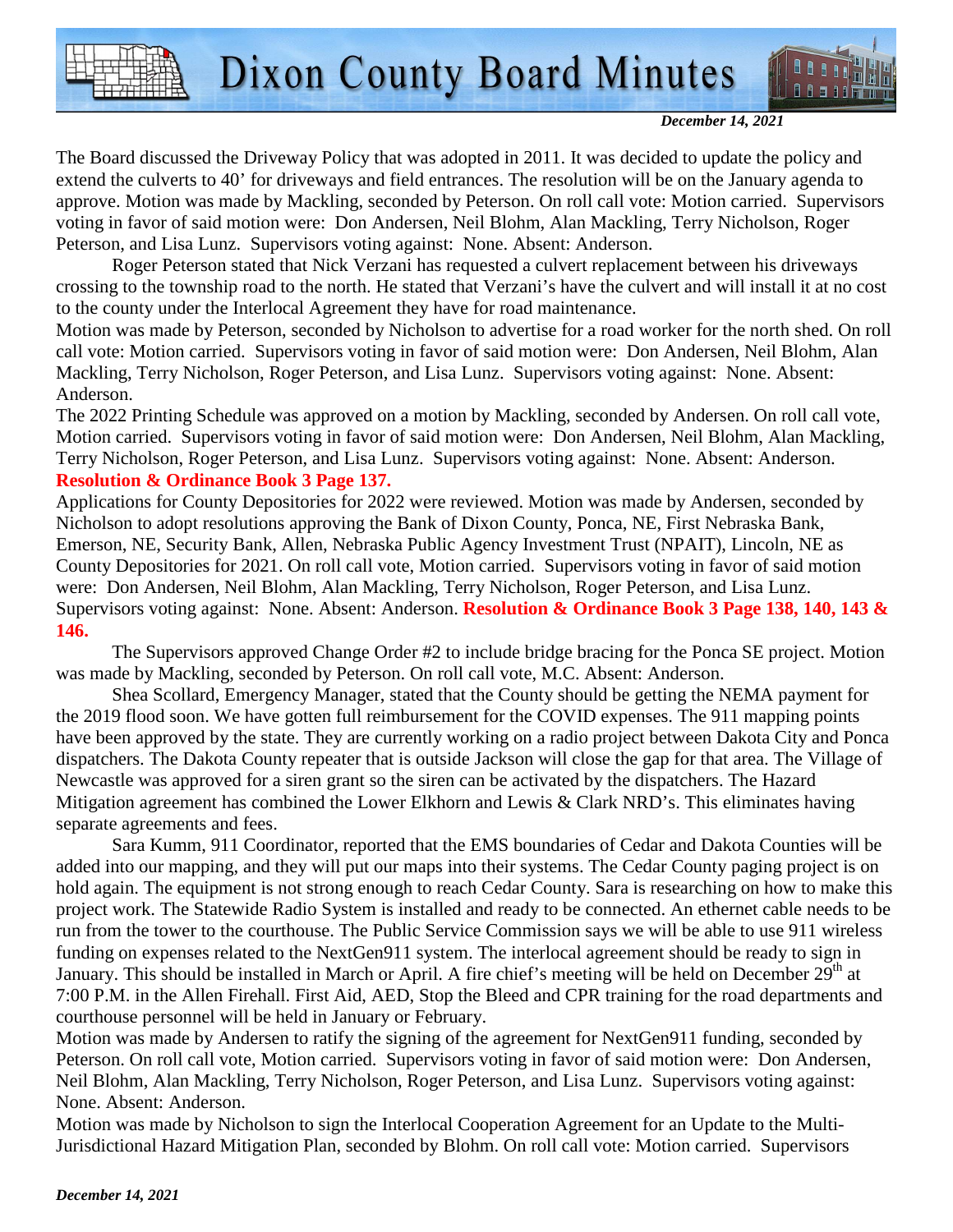

#### *December 14, 2021*

voting in favor of said motion were: Don Andersen, Neil Blohm, Alan Mackling, Terry Nicholson, Roger Peterson, and Lisa Lunz. Supervisors voting against: None. Absent: Anderson.

Motion was made by Peterson to allow the County Treasurer to dispose of non-functioning items on inventory, a list is on file at the County Clerk's office. Seconded by Andersen. On roll call vote: Motion carried.

Supervisors voting in favor of said motion were: Don Andersen, Neil Blohm, Alan Mackling, Terry Nicholson, Roger Peterson, and Lisa Lunz. Supervisors voting against: None. Absent: Anderson.

Motion was made by Peterson to allow the Clerk of District Court to dispose of non-functioning items on inventory, a list is on file at the County Clerk's office. Seconded by Blohm. On roll call vote: Motion carried. Supervisors voting in favor of said motion were: Don Andersen, Neil Blohm, Alan Mackling, Terry Nicholson, Roger Peterson, and Lisa Lunz. Supervisors voting against: None. Absent: Anderson.

Motion was made by Mackling to allow the County Attorney to dispose of non-functioning items on inventory, a list is on file at the County Clerk's office. Seconded by Blohm. On roll call vote: Motion carried. Supervisors voting in favor of said motion were: Don Andersen, Neil Blohm, Alan Mackling, Terry Nicholson, Roger Peterson, and Lisa Lunz. Supervisors voting against: None. Absent: Anderson.

The Board recessed to meet as Board of Equalization and reconvened with all members present except Anderson.

Amy Kleinberg, Three Rivers Benefits, was present to discuss the Cash-In-Lieu option for health insurance. She also told us to discuss it with our attorney and CPA to construct a document that would include Medicare employees. She also wanted to caution that our stop loss coverage requires 60% employee participation. The Board decided that more information is needed before a final decision is made.

The Board took a break for lunch at 12:00 P.M. The Board reconvened at 1:00 P.M. with all members present except Anderson.

At 1:00 P.M. Chair Lunz opened the Public Hearing on redistricting. Discussion was held on the new supervisor maps. The hearing was closed at 1:10 P.M.

Motion was made by Nicholson to approve the supervisor redistricting resolution, seconded by Peterson. On roll call vote: Motion carried. Supervisors voting in favor of said motion were: Don Andersen, Neil Blohm, Alan Mackling, Terry Nicholson, Roger Peterson, and Lisa Lunz. Supervisors voting against: Mackling. Absent: Anderson. **Resolution and Ordinance Book 3 Page 158.** 

County Attorney, Leland Miner was present to discuss legal concerns of the Board. The Board discussed the opioid settlement litigation. Motion was made by Peterson to sign up for the distribution, seconded by Andersen. On roll call vote: Motion carried. Supervisors voting in favor of said motion were: Don Andersen, Neil Blohm, Alan Mackling, Terry Nicholson, Roger Peterson, and Lisa Lunz. Supervisors voting against: None. Absent: Anderson.

Repairs and updates to the Annex building were discussed. The removal of the wall in the main area, removal of part of the front desk area and new carpet are being looked at. New toilets have been installed.

The Board reviewed the June 2021 Audit Report. It is on file at the County Clerk's office.

The adoption of a resolution to assume township roads in Hooker and Newcastle was tabled until January.

The County Official's Fee Reports and Treasurer's List of Pledged Securities were approved on a motion by Nicholson, seconded by Blohm. On roll call vote, Motion carried. Supervisors voting in favor of said motion were: Don Andersen, Neil Blohm, Alan Mackling, Terry Nicholson, Roger Peterson, and Lisa Lunz. Supervisors voting against: None. Absent: Anderson.

The following claims were presented by the Claims Committee:

### *CO-Capital Outlay, ER-Equipment Rental, INS-Insurance, EL-Election, K9-Canine, LS-Legal Services, MA-Materials, MI-Miscellaneous, OE-Operating Expenses, PY-Prior Years Service, RE-Reimbursement, RP-Repairs, SU-Supplies, TT-Tax Transfer, TS-Technology Services, VS-Vendor Services*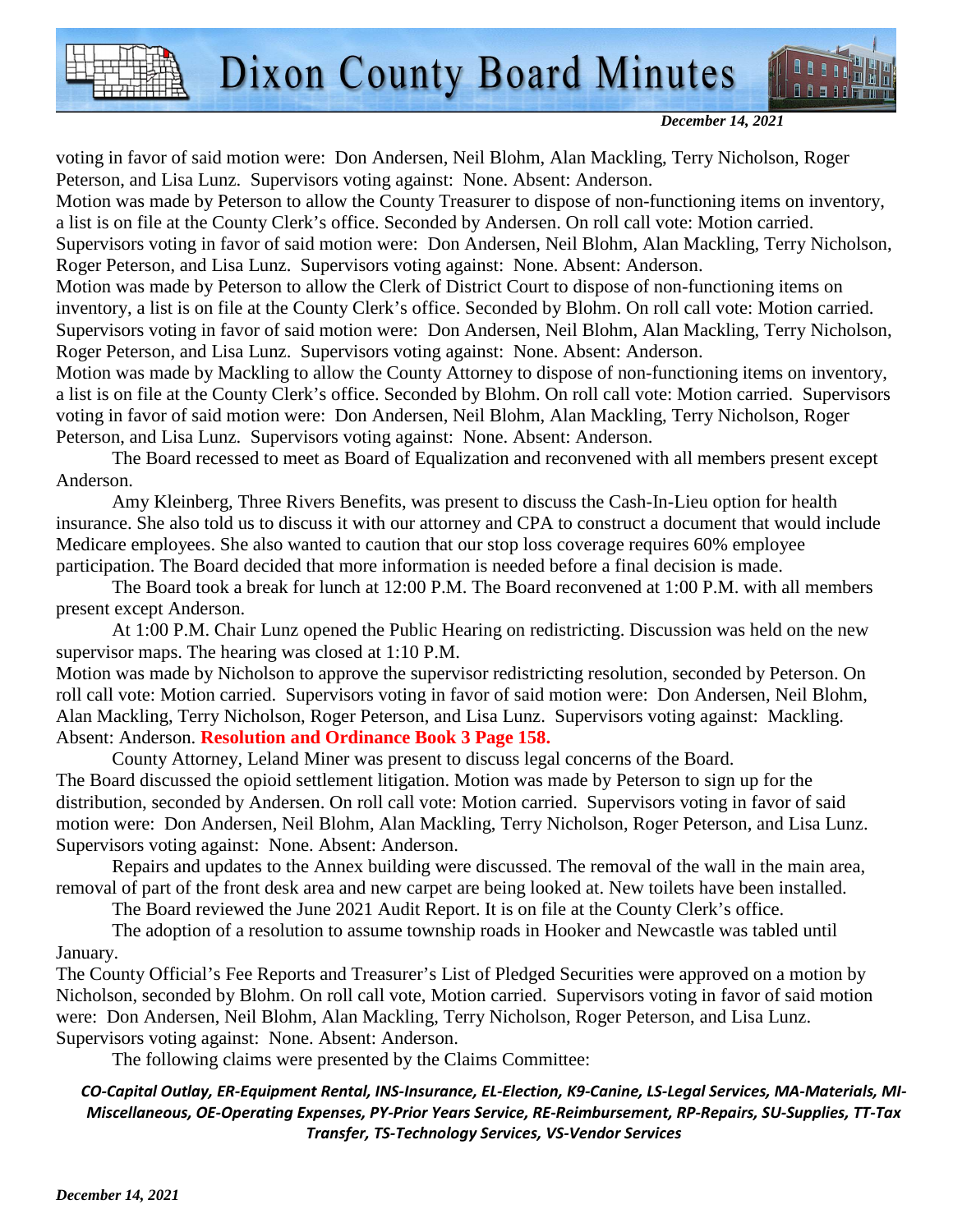



111 88588

#### **GENERAL FUND**

| Courthouse empl., supv. & coord.     | <b>Salaries</b>       |            |                                | \$107,662.78 |
|--------------------------------------|-----------------------|------------|--------------------------------|--------------|
| <b>ANGELA ABTS</b>                   | <b>MLG</b>            | <b>RE</b>  | \$                             | 102.48       |
| <b>DERIC ANDERSON</b>                | OCT/NOV MLG           | <b>RE</b>  | \$                             | 215.60       |
| APPLIED CONNECTIVE TECHNOLOGIES      | #158049               | <b>TS</b>  | \$                             | 404.25       |
| <b>BANK OF DIXON COUNTY</b>          | <b>MISC</b>           | MI/OE      | \$                             | 117.17       |
| <b>BANK OF DIXON COUNTY</b>          | MISC EXP              | MI         | \$                             | 300.05       |
| <b>BANK OF DIXON COUNTY</b>          | MISC EXP              | MI         | \$                             | 1,305.22     |
| <b>BEAR GRAPHICS INC</b>             | #0883759              | <b>OE</b>  | \$                             | 557.19       |
| <b>NEIL BLOHM</b>                    | <b>MLG</b>            | RE         | \$                             | 114.80       |
| <b>BETH BODLAK</b>                   | TRAIN/MLG/MEAL        | <b>RE</b>  | $\boldsymbol{\dot{\varsigma}}$ | 262.01       |
| <b>BRITE</b>                         | #23715                | <b>RP</b>  | \$                             | 1,887.00     |
| C & C COUNTRY STORE, LLC             | DIXON CO SHERI        | <b>OE</b>  | \$                             | 137.24       |
| DUANE DEAN CHASE                     | PRIOR YRS SERV        | PY         | \$                             | 16.00        |
| <b>VIRGINIA COOK</b>                 | REIMBURSEMENT         | <b>RE</b>  | \$                             | 8.70         |
| <b>COUNSEL</b>                       | #23AR824796           | <b>TS</b>  | \$                             | 180.54       |
| <b>COUNSEL</b>                       |                       | <b>TS</b>  | \$                             | 25.27        |
| <b>CRARY LAW FIRM</b>                | #299891               | LS.        | \$                             | 95.00        |
| <b>CUBBY'S CORPORATE OFFICE</b>      | <b>FUEL</b>           | <b>OE</b>  | \$                             | 2,204.36     |
| DAKOTA COUNTY COURT                  | <b>CRT COSTS</b>      | <b>OE</b>  | \$                             | 2.25         |
| DAS STATE ACCOUNTING-CENTRALFINANCE  | <b>DIST CRT</b>       | TS         | \$                             | 65.00        |
| DAS STATE ACCTG-CENTRAL FINANCE      | #1296611              | <b>TS</b>  | \$                             | 65.00        |
| DAS STATE ACCOUNTING-CENTRALFINANCE  |                       | <b>TS</b>  | \$                             | 448.00       |
| DAS STATE ACCOUNTING-CENTRALFINANCE  |                       | <b>TS</b>  | \$                             | 30.88        |
| DES MOINES STAMP MFG CO.             | SIG STAMP             | <b>OE</b>  | \$                             | 38.90        |
| DIXON COUNTY CLK DIST CT             | <b>CHECK FEES</b>     | OE         | \$                             | 100.75       |
| DIXON COUNTY COURT                   | <b>COURT COSTS</b>    | OE         | \$                             | 117.00       |
| DIXON COUNTY COURT                   |                       | OE         | \$                             | 49.00        |
| DIXON COUNTY SHERIFF'S OFFICE        | SUMMONS/ARREST        | OE         | \$                             | 86.46        |
| <b>DIXON COUNTY TREASURER</b>        | <b>BOAT REGISTRAT</b> | MI         | \$                             | 55.00        |
| DIXON COUNTY TREASURER               | stamps                | MI         | \$                             | 782.64       |
| <b>AUDREY DOHMA</b>                  | PRIOR YRS SERV        | PY         | \$                             | 16.00        |
| <b>EAKES OFFICE PLUS</b>             | <b>DIXON COUNTY</b>   | OE         | \$                             | 1,579.41     |
| <b>MONICA EBMEIER</b>                | <b>MLG</b>            | <b>RE</b>  | \$                             | 96.32        |
| <b>KATHY EIFERT</b>                  | PRIOR YRS SERV        | PY         | \$                             | 18.00        |
| ERB AUTO GLASS                       | #102211               | <b>RP</b>  | \$                             | 325.00       |
| <b>GILL HAULING INC</b>              | #249364               | VS         | \$                             | 122.80       |
| <b>GREAT PLAINS COMM INC</b>         | #4027555600           | OE         | \$                             | 1,092.31     |
| GROUP RESOURCES OF IOWA, LLC         | HEALTH/DENTAL         | <b>INS</b> | \$                             | 2,285.76     |
| <b>GWORKS</b>                        | SUPER REDISTRI        | MI         | \$                             | 2,275.00     |
| <b>INTERSTATE ALL BATTERY CENTER</b> | #1913699029343        | SU         | \$                             | 8.00         |
| <b>J &amp; J WELDING</b>             | #348                  | MA         | \$                             | 400.00       |
| JACK'S UNIFORMS & EQUIP              | #97997A               | VS         | \$                             | 211.85       |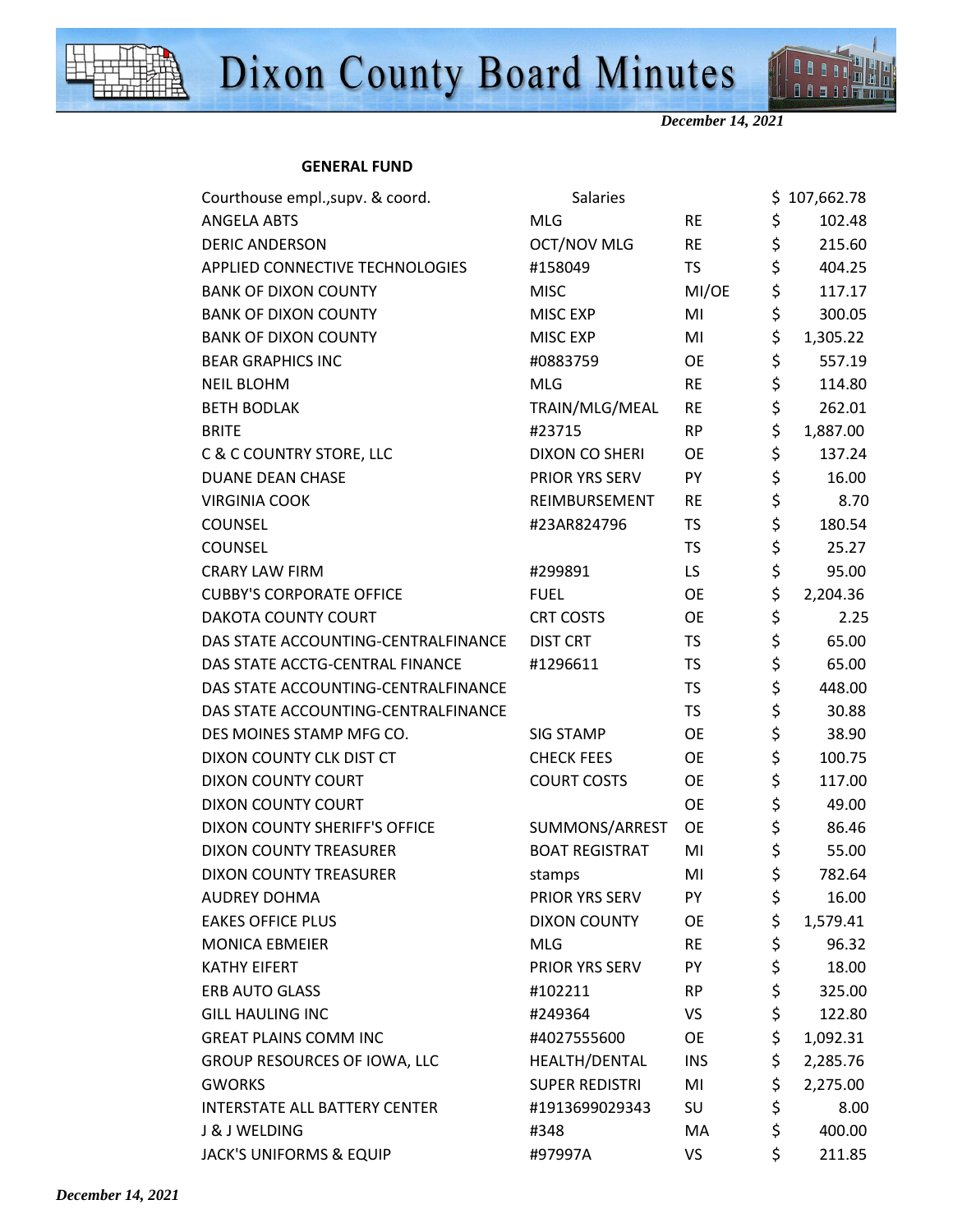



 $\overline{\mathbf{H}}$ 88588

| K & K CATERING                          | <b>MEALS</b>          | <b>OE</b> | \$<br>976.50    |
|-----------------------------------------|-----------------------|-----------|-----------------|
| <b>KROHN CAR CARE</b>                   | #41463                | VS        | \$<br>295.00    |
| <b>JEAN KRUSEMARK</b>                   | <b>MLG</b>            | <b>RE</b> | \$<br>33.60     |
| LEWIS & CLARK TITLE & ESCROW, INC       | #LCTS21-544           | VS        | \$<br>191.50    |
| LISA LUNZ                               | <b>MLG</b>            | <b>RE</b> | \$<br>62.72     |
| LYNN PEAVEY COMPANY                     | #385065               | SU        | \$<br>83.78     |
| <b>MCI</b>                              | #08693353421          | <b>OE</b> | \$<br>132.42    |
| MIPS, INC                               | <b>DIXON COUNTY</b>   | VS        | \$<br>2,701.14  |
| <b>ALAN MACKLING</b>                    | <b>MLG</b>            | <b>RE</b> | \$<br>150.00    |
| DONALD L. MACKLING                      | PRIOR YRS SERV        | PY        | \$<br>16.00     |
| <b>DAN MCCABE</b>                       | PRIOR YRS SERV        | PY        | \$<br>25.00     |
| MENARDS-SIOUX CITY                      | #51881                | SU        | \$<br>184.68    |
| MIDWEST ALARM COMPANY INC.,             | #354411               | VS        | \$<br>280.80    |
| MITIKU MAMO                             | <b>MLG</b>            | <b>RE</b> | \$<br>29.12     |
| NATIONAL ASSN OF COUNTIES               | #202106342            | MI        | \$<br>450.00    |
| NE NEB TIRE & TRAILER SALES INC         | #9354                 | <b>RP</b> | \$<br>246.90    |
| NEBRASKA HEALTH & HUMAN SERVICES        | #156996               | VS        | \$<br>93.00     |
| NEBRASKA JOURNAL LEADER                 | #22816/23217          | VS        | \$<br>389.58    |
| NEBRASKA LAW ENFORCEMENT                | #10465                | MI        | \$<br>72.00     |
| NEBRASKA SHERIFF'S ASSOCIATION          | #2100                 | MI        | \$<br>105.00    |
| NORTHEAST COMMUNITY COLLEGE             | #CRN60440             | MI        | \$<br>1,417.50  |
| NORTHEAST NEBR TELEPHONE CO             | #10743086             | VS        | \$<br>46.19     |
| <b>NORTHEAST POWER</b>                  | 20571-5-3-6           | VS        | \$<br>1,168.83  |
| ONE OFFICE SOLUTION                     | B#7077                | SU        | \$<br>885.36    |
| <b>ROGER PETERSON</b>                   | SEPT/OCT/NOVML        | <b>RE</b> | \$<br>450.00    |
| <b>PAUL PFISTER</b>                     | PRIOR YRS SERV        | PY        | \$<br>11.00     |
| PONCA COOPERATIVE, LLC                  | #976593               | VS        | \$<br>54.38     |
| PONCA PUBLIC UTILITIES                  | 2616/2617/3160        | VS        | \$<br>283.80    |
| PROVIDENCE MEDICAL CENTER               | #5004086              | VS        | \$<br>1,744.20  |
| R ROHAN ELECTRIC LLC                    | #0002228              | VS        | \$<br>89.56     |
| REGION IV BEHAVIORAL HEALTH SYSTEM      | <b>3RD QUARTERPMT</b> | VS        | \$<br>4,396.50  |
| <b>SARAH ROBERTS</b>                    | <b>MLG</b>            | <b>RE</b> | \$<br>98.56     |
| SHEA SCOLLARD                           | <b>CELL</b>           | OE        | \$<br>75.00     |
| <b>STAPLES CREDIT PLAN</b>              | #2951301581           | SU        | \$<br>104.33    |
| STRATTON, DELAY, DOELE, CARLSN, BUETTNR | <b>EXP REP</b>        | LS.       | \$<br>16,732.39 |
| THOMSON REUTERS-WEST                    | #845436013            | LS.       | \$<br>1,748.06  |
| THURSTON COUNTY SHERIFF'S OFFICE        | <b>INMATE BOARDIN</b> | <b>OE</b> | \$<br>1,350.00  |
| UNION COUNTY SHERIFF OFFICE             | <b>CRT COSTS</b>      | OE        | \$<br>67.00     |
| UNIVERSITY OF NEBRASKA - LINCOLN        | <b>RENT</b>           | <b>OE</b> | \$<br>541.67    |
| UNIVERSITY OF NEBRASKA-LINCOLN          | <b>CLELL</b>          | OE        | \$<br>215.11    |
| <b>VERIZON WIRELESS</b>                 | <b>JET PACK</b>       | OE        | \$<br>80.02     |
| <b>VERIZON WIRELESS</b>                 |                       | OE        | \$<br>402.12    |
| <b>VISA</b>                             | <b>INK</b>            | OE/MI     | \$<br>171.19    |
| <b>AMY WATCHORN</b>                     | <b>MLG</b>            | <b>RE</b> | \$<br>361.67    |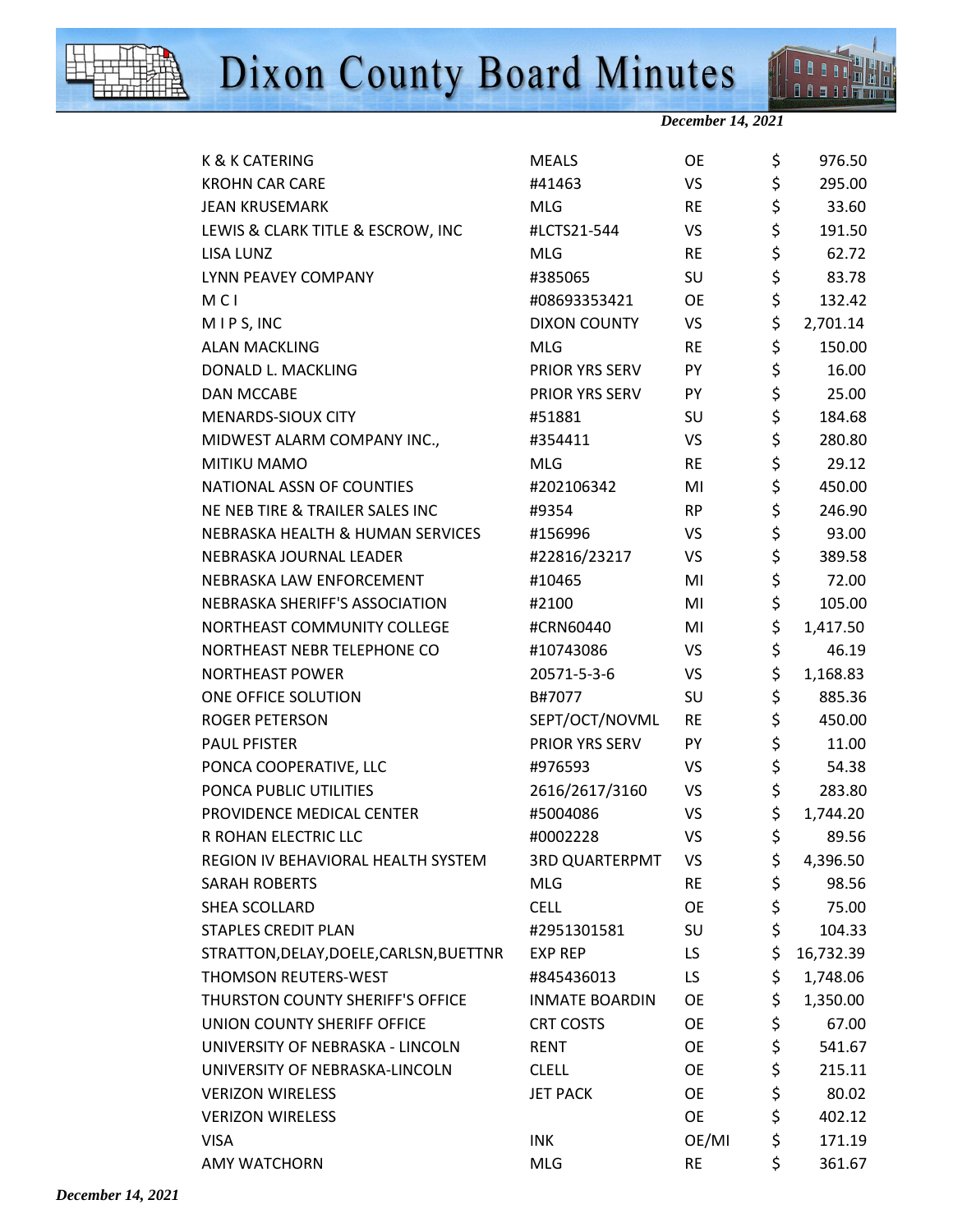



*December 14, 2021* 

| ROBERT WENDTE                        | PRIOR YRS SERV     | PY         | \$  | 18.00        |
|--------------------------------------|--------------------|------------|-----|--------------|
| <b>ROAD FUND</b>                     |                    |            | \$  | 57,235.39    |
| Road Employees                       | Salaries           |            | \$  | 26,955.42    |
| AIRGAS USA LLC                       | #9984099356        | VS         | \$  | 54.00        |
| AMERICAN BROADBAND CABLE             | #0000063351        | <b>VS</b>  | \$  | 73.00        |
| <b>B'S ENTERPRISES INC</b>           | #2211124           | OE         | \$  | 10,121.00    |
| <b>BANK OF DIXON COUNTY</b>          | LN#82626           | CO         | \$  | 3,438.76     |
| <b>BANK OF DIXON COUNTY</b>          |                    | <b>OE</b>  | \$  | 241.20       |
| <b>BOMGAARS</b>                      | #18863294          | SU         | \$  | 111.99       |
| HOLLY A. BROWN CONSTRUCTION, INC.,   | #1884              | VS         | \$  | 9,800.00     |
| <b>COUNTRYSIDE GAS &amp; GROCERY</b> | #CUST#1            | OE         | \$  | 1,328.82     |
| <b>DAKOTA COUNTY</b>                 | 1/2 SHARE SOUT     | MI         | \$  | 6,390.75     |
| DIXON COUNTY NOXIOUS WEED CONTROL    | BAREGROUND         | VS         | \$  | 7,795.00     |
| <b>EKBERG AUTO PARTS</b>             | #459798            | <b>RP</b>  | \$  | 10.77        |
| EMME SAND & GRAVEL, INC              | #7569              | OE         | \$  | 16,301.04    |
| <b>GROSSENBURG IMP</b>               | #1449300           | SU         | \$  | 23.25        |
| JE O CONSULTING GROUP INC            | 1285917/128915     | VS         | \$  | 20,848.75    |
| CARL & SHAWNA LAMB                   | #66                | <b>OE</b>  | \$  | 500.00       |
| LINDE GAS & EQUIPMENT INC.           | #67333669          | <b>OE</b>  | \$  | 47.85        |
| LORENSEN LUMBER & GRAIN, LLC         | #91887             | SU         | \$  | 2,100.00     |
| MARRONS CONVENIENCE & SERVICE        | #100341151         | OE         | \$  | 6,976.69     |
| MIDWEST ENGINEERING, INC             | #E21016-2          | VS         | \$  | 8,500.00     |
| MIDWEST SERVICE & SALES CO           | #0031633           | SU         | \$  | 2,841.95     |
| NE NEB TIRE & TRAILER SALES INC      | #15155/15177       | VS         | \$  | 368.00       |
| NORTHEAST GLASS                      | #8380              | <b>OE</b>  | \$  | 1,405.00     |
| NORTHEAST NEBR TELEPHONE CO          | #10743198/         | <b>OE</b>  | \$  | 167.87       |
| <b>NORTHEAST POWER</b>               | 21571-1-2          | OE         | \$  | 152.80       |
| PONCA COOPERATIVE, LLC               | DIXON CO ROADS     | OE         | \$  | 930.88       |
| POWERPLAN                            | #1713074/          | <b>VS</b>  | \$  | 641.92       |
| <b>JEROME ROBERTS</b>                | <b>CLEAN DITCH</b> | VS         | \$  | 1,050.00     |
| <b>ROD'S REPAIR</b>                  | #25405             | <b>VS</b>  | \$  | 20.00        |
| SIOUXLAND GRASS & FORAGE, LLC        | #14504             | VS         | \$  | 2,210.00     |
| UNITY POINT CLINIC/OCCUPATIONAL MED  | #98724             | OE         | \$  | 57.00        |
| <b>WAKEFIELD CITY CLERK</b>          | #2082-4107         | VS         | \$  | 111.06       |
| <b>WARREN OIL</b>                    | <b>DIESEL</b>      | <b>OE</b>  | \$  | 9,007.95     |
|                                      |                    |            |     | \$113,627.30 |
| <b>INSURANCE FUND</b>                |                    |            |     |              |
| DIXON CO. HEALTH INS ACCT 5207621    | <b>CLAIMS PAID</b> | INS        |     | \$160,790.30 |
| GROUP RESOURCES OF IOWA, LLC         | HEALTH/DENTAL      | <b>INS</b> | \$  | 24,737.81    |
| MERCY BUSINESS HLTH SERV/URGNT CARE  | EAP#180512         | <b>INS</b> | \$  | 102.00       |
|                                      |                    |            |     | \$185,630.11 |
| 2430 CANINE (K9) FUND                |                    |            |     |              |
| <b>BANK OF DIXON COUNTY</b>          | THANK U PSTGE      | K9         | \$. | 34.80        |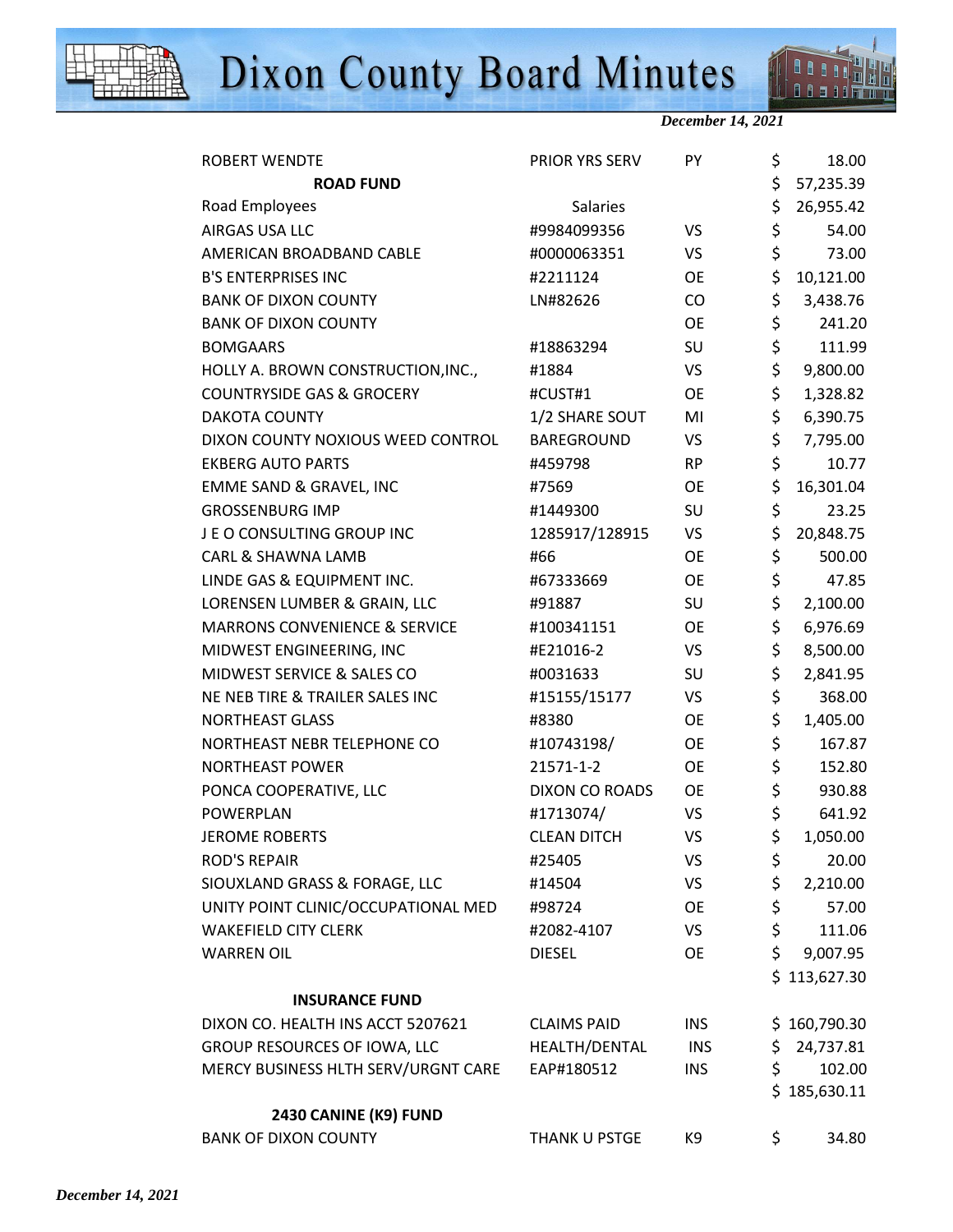

*December 14, 2021* 

| <b>2580 COVID AMERICAN RESCUE FUN</b>   |                      |            |                 |
|-----------------------------------------|----------------------|------------|-----------------|
| <b>LUTZ</b>                             | #296605              | <b>OE</b>  | \$<br>138.00    |
| <b>INHERITANCE TAX FUND</b>             |                      |            |                 |
| MIDWEST ALARM COMPANY INC.,             | #282413              | <b>VS</b>  | \$<br>8,440.00  |
| MOTOROLA SOLUTIONS, INC                 | <b>TRANSACTION #</b> | <b>VS</b>  | \$<br>33,620.50 |
| <b>WOODS &amp; AITKEN LLP</b>           | #98061115            | VS         | \$<br>2,758.83  |
|                                         |                      |            | \$<br>44,819.33 |
| 2910 911 EMERGENCY MANAGEMENT           |                      |            |                 |
| <b>FUND</b>                             |                      |            |                 |
| E-911 Employee                          | Salary               |            | \$<br>2,798.79  |
| APCO INTERNATIONAL, INC                 | MEM#720119           | MI         | \$<br>96.00     |
| <b>CENTURY LINK</b>                     | 4026440130           | <b>OE</b>  | \$<br>161.62    |
| <b>GREAT PLAINS COMMUNICATIONS</b>      | 71087                | <b>OE</b>  | \$<br>119.16    |
| GROUP RESOURCES OF IOWA, LLC            | HEALTH/DENTAL        | <b>INS</b> | \$<br>571.44    |
| H M E, INC                              | INV#16380            | <b>OE</b>  | \$<br>37.00     |
| <b>NORTHEAST POWER</b>                  | 8835030-1-2-3        | <b>OE</b>  | \$<br>398.50    |
| PRESTO-X-COMPANY                        | #4222641             | VS         | \$<br>116.00    |
| <b>VISA</b>                             | MS 365 RENEWAL       | SU         | \$<br>513.60    |
|                                         |                      |            | \$<br>2,013.32  |
| 2913 911 WIRELESS SERVICE FUND          |                      |            |                 |
| <b>CENTURY LINK</b>                     | 4026440130           | <b>OE</b>  | \$<br>395.68    |
| <b>GREAT PLAINS COMMUNICATIONS</b>      | 71087                | <b>OE</b>  | \$<br>291.73    |
| DIXON COUNTY NOXIOUS WEED FUND          |                      |            | \$<br>687.41    |
| Noxious Weed Employees                  | <b>Salaries</b>      |            | \$<br>5,034.39  |
| <b>BOMGAARS</b>                         | #18872927            | SU         | \$<br>124.75    |
| <b>EKBERG AUTO PARTS</b>                | #460760              | <b>RP</b>  | \$<br>111.99    |
| <b>DOUGLAS R ELLIS</b>                  | <b>EQUIP RENTAL</b>  | ER         | \$<br>500.00    |
| <b>FARMER'S PRIDE COOPERATIVE</b>       | #203503              | <b>OE</b>  | \$<br>313.87    |
| NORTHEAST NEBR TELEPHONE CO             | #10742741            | <b>OE</b>  | \$<br>90.02     |
| <b>NORTHEAST POWER</b>                  | 21109-1-2            | <b>OE</b>  | \$<br>114.36    |
| <b>U.S. CELLULAR</b>                    | DIXON CO WEED        | <b>OE</b>  | \$<br>102.42    |
| <b>AFLAC</b>                            |                      |            | \$<br>640.46    |
| Dixon County Imprest Payroll Acct       |                      |            | \$<br>36,175.43 |
| Dixon County Insurance Fund #1275       |                      |            | \$<br>44.00     |
| <b>First Concord Benefits Group</b>     |                      |            | \$<br>218.33    |
| Legalshield                             |                      |            | \$<br>171.50    |
| <b>Nationwide Retirement Solutions</b>  |                      |            | \$<br>985.00    |
| <b>Retirement Plans Div of Ameritas</b> |                      |            | \$<br>15,992.97 |
| <b>Retirement Plans Service Center</b>  |                      |            | \$<br>180.00    |
| Washington National Ins Co.             |                      |            | \$<br>15.17     |
|                                         |                      |            |                 |

**Roads / Bridge Fund**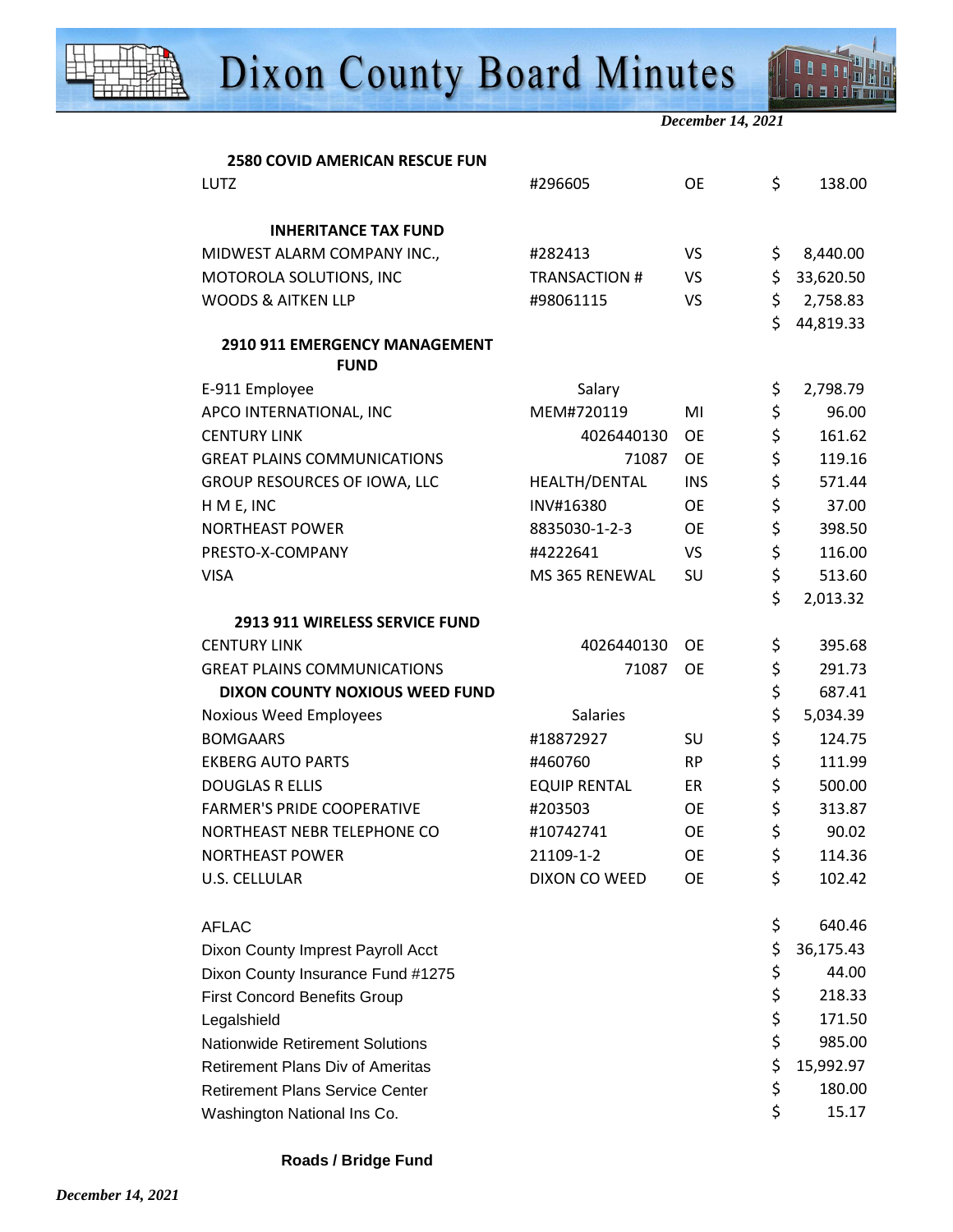*December 14, 2021* 

| <b>AFLAC</b>                            | \$<br>218.74   |
|-----------------------------------------|----------------|
| Dixon County Imprest Payroll Acct       | \$<br>8,096.76 |
| Dixon County Insurance Fund #1275       | \$<br>10.00    |
| Legal Shield                            | \$<br>32.90    |
| <b>Liberty National</b>                 | \$<br>41.91    |
| <b>Retirement Plans Div of Ameritas</b> | \$<br>3,767.23 |
| Washington National Ins Co.             | \$<br>35.95    |
| 0985 CHILD SUPPORT FUND                 |                |
| Dixon County Imprest Payroll Acct       | \$<br>154.39   |
| <b>Retirement Plans Div of Ameritas</b> | \$<br>68.25    |
| 2910 E011 Emergency Management Fund     |                |
| <b>AFLAC</b>                            | \$<br>147.68   |
| Dixon County Imprest Payroll Acct       | \$<br>953.04   |
| Dixon County Insurance Fund #1275       | \$<br>1.00     |
| <b>Retirement Plans Div of Ameritas</b> | \$<br>429.00   |
| <b>Mass Mutual Retirement</b>           | \$<br>25.00    |
| <b>NOXIOUS WEED CONTROL FUND</b>        |                |
| Dixon County Imprest Payroll Acct       | \$<br>2,160.49 |
| Dixon County Insurance Fund #1275       | \$<br>2.00     |
| Nebraska Child Support                  | \$<br>475.76   |
| Retirement Plans Div of Ameritas        | \$<br>803.79   |

Motion was made by Mackling, seconded by Blohm to allow all claims for payment. On roll call vote, Motion carried. Supervisors voting in favor of said motion were: Don Andersen, Neil Blohm, Alan Mackling, Terry Nicholson, Roger Peterson, and Lisa Lunz. Supervisors voting against: None. Absent: Anderson.

Correspondence was reviewed.

Chair Lunz received information from the Navigator C02 pipeline. There will be informational meetings on January 25, 2022 from 5:00 P.M. to 7:00 P.M. at the Dakota City American Legion and on January 26, 2022 from 10:00 A.M. to 12:00 P.M. at the Wayne City Auditorium. This pipeline will run through most of the county to Illinois.

At 1:45 P.M. Chair Lunz temporarily recessed the meeting to move to the Annex for a video presentation by Prochaska & Associates.

At 2:00 P.M. the Board reconvened at the Annex with all members present except for Anderson.

Zach Svoboda and Bill Huey from Prochaska & Associates gave a presentation on Phase 1 of the jail/courthouse assessment. They also gave guidelines on the next step in the process.

Committee reports were given. The road shops would like to purchase a skid loader to be used jointly. The topic will be placed on the January agenda.

The Noxious Weed Board deposited \$6,441.70 this month.

Cindy Geis was present to give public comment. She questioned where the possible new jail would be built.